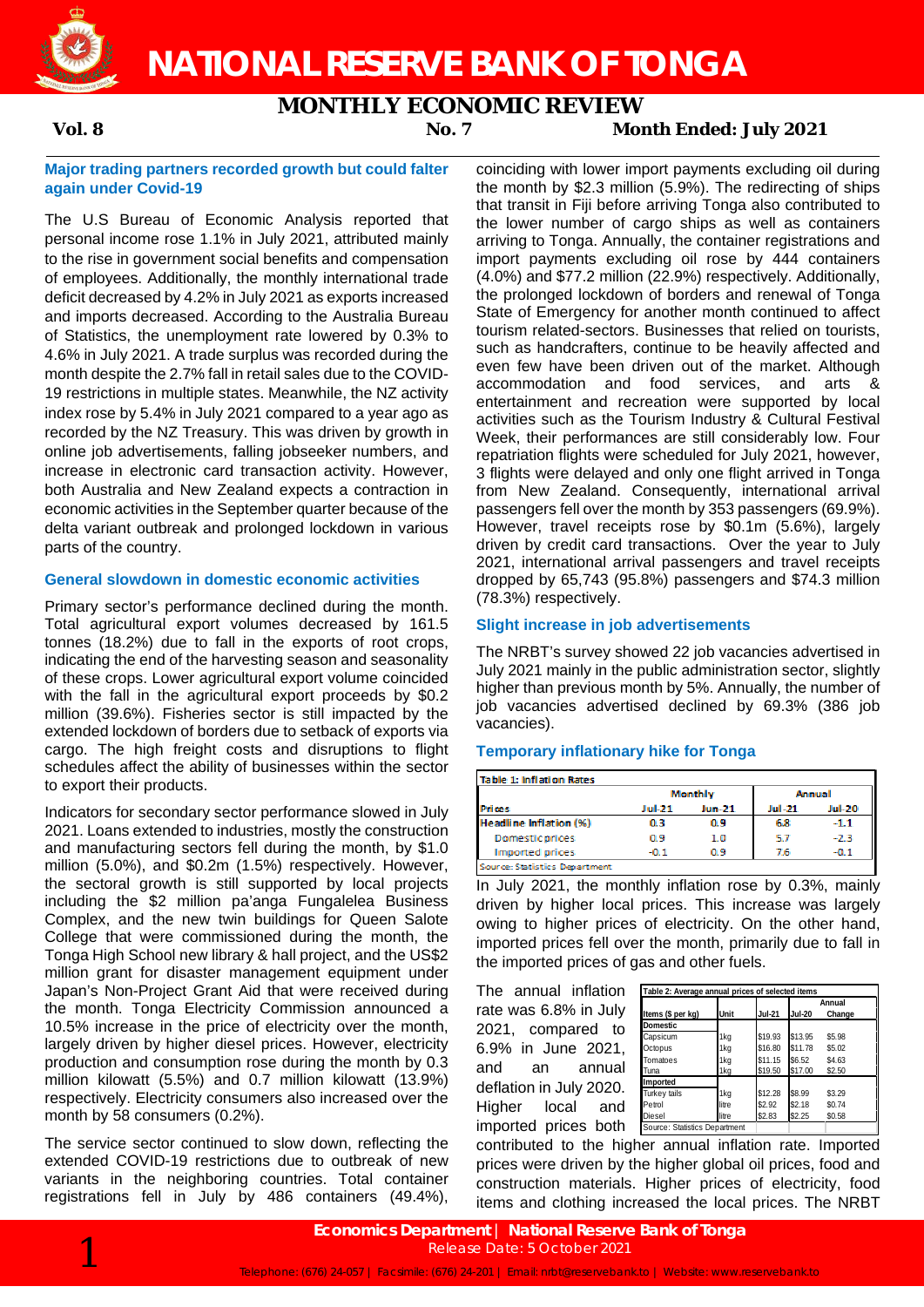

## **NATIONAL RESERVE BANK OF TONGA**

# **MONTHLY ECONOMIC REVIEW**<br>No. 7 Mor

**Vol. 8 No. 7 Month Ended: July 2021**

forecasts the annual inflation to remain above the reference rate in the medium term, largely driven by the disruptions to supply chain due to outbreak of COVID-19 variants. However, headline inflation is expected to fall below the reference rate by early 2022 once global market prices normalize.

#### **Lower effective exchange rates**

**Table 3: Effective Exchange Rates**

|                                        | Monthly       |        |        | Annual        |          |
|----------------------------------------|---------------|--------|--------|---------------|----------|
|                                        | <b>Jul-21</b> | Jun-21 | Growth | <b>Jul-20</b> | % Growth |
| Nominal Effective Exchange Rate Index  | 89.2          | 89.4   | $-0.3$ | 91.2          | $-2.2$   |
| Real Effective Exchange Rate Index     | 107.0         | 107.1  | $-0.1$ | 104.7         |          |
| Cource: National Recense Rank of Tonga |               |        |        |               |          |

Source: National Reserve Bank of Tonga

The Nominal Effective Exchange Rate (NEER) slightly fell in July 2021 as most of Tonga's trading currencies appreciated against the Tongan Pa'anga (TOP) over the month. Similarly, the Real Effective Exchange Rate (REER) index declined also over the month.

In year ended terms, the NEER fell as trading partners' currencies strengthened against the Tongan Pa'anga. However, the REER increased over the year indicating a loss in Tonga's trade competitiveness due to higher local prices.

#### **Foreign reserves declined in July**

| Table 4: Foreign Reserves           |               |        |        |               |          |  |  |  |
|-------------------------------------|---------------|--------|--------|---------------|----------|--|--|--|
| Monthly<br>Annual                   |               |        |        |               |          |  |  |  |
|                                     | <b>Jul-21</b> | Jun-21 | (bps)  | <b>Jul-20</b> | % Growth |  |  |  |
| Foreign Reserves (\$ in million)    | 704.8         | 715.2  | $-1.5$ | 555.9         | 28.7     |  |  |  |
| Import Coverage (months)            | 12.3          | 12.5   | $-1.6$ | 9.6           | 28.1     |  |  |  |
| Course: Notional Desamio Dank Tongo |               |        |        |               |          |  |  |  |

Source: National Reserve Bank Tonga

Official foreign reserves fell over the month of July 2021 by \$10.5 million to \$704.8 million, equivalent to 12.3 months of imports. This was attributed to large payments for import of oil and other goods & services. In the year to July 2021, foreign reserves still increased substantially by \$148.8 million underpinned by receipts of budget support, project funds, and remittances. Majority of the official foreign reserves are held in USD, AUD, and NZD.

| <b>Table 5: Remittance Receipts</b> |                          |               |          |               |               |      |  |  |
|-------------------------------------|--------------------------|---------------|----------|---------------|---------------|------|--|--|
|                                     | <b>Monthly</b><br>Annual |               |          |               |               |      |  |  |
|                                     | <b>Jul-21</b>            | <b>Jun-21</b> | % Growth | <b>Jul-21</b> | <b>Jul-20</b> | %    |  |  |
| Remittance (\$ in million)          | 41.9                     | 37.6          | $-12.0$  | 465.5         | 356.1         | 30.7 |  |  |
| Source: National Reserve Bank Tonga |                          |               |          |               |               |      |  |  |

Remittances receipts increased over the month by \$4.2 million (11.2%) to \$41.9 million, mainly driven by higher private transfers which are mostly family support and monetary gifts. Over the year to July 2021, remittances continued to increase firmly by \$109.4 million. This was underpinned by higher private transfers, and compensation of employees mostly from seasonal workers.

|                        |         | <b>Monthly</b> |          |               | Annual        |          |
|------------------------|---------|----------------|----------|---------------|---------------|----------|
|                        | Jul-21  | Jun-21         | % Growth | <b>Jul-21</b> | <b>Jul-20</b> | % Growth |
| Overall Balance        | $-10.5$ | 25.7           | $-140.8$ | 148.8         | 63.0          | 136.2    |
| Current Account        | $-9.2$  | 21.9           | $-142.1$ | 122.5         | 57.0          | 115.0    |
| Merchandise Trade      | $-46.6$ | $-41.4$        | $-12.7$  | $-467.4$      | $-399.1$      | $-17.1$  |
| Services               | $-4.7$  | $-3.0$         | $-57.7$  | $-29.4$       | 12.5          | $-336.3$ |
| Income                 | 3.7     | $-10.1$        | 137.0    | 23.2          | 7.0           | 232.8    |
| <b>Transfers</b>       | 38.4    | 76.3           | $-49.8$  | 596.2         | 436.7         | 36.5     |
| <b>Capital Account</b> | 0.6     | 2.7            | $-76.8$  | 39.9          | 23.6          | 69.1     |
| Financial Account      | $-1.9$  | 1.1            | $-269.9$ | $-13.6$       | $-17.5$       | $-22.5$  |

Source: Banking Systems

The Overseas Exchange Transactions (OET) overall balance recorded a \$10.5 deficit million in July 2021 compared to the \$25.7 million surplus in June 2021. This stemmed from declines in all of the accounts, particularly the deficit in the current account from lower official transfer receipts.

Annually, the OET balance surplus still expanded strongly by \$85.8 million supported by higher official grants, budget support and remittance receipts.

#### **Broad money rose**

| Table 7: Broad Money        |               |               |          |               |          |  |  |  |
|-----------------------------|---------------|---------------|----------|---------------|----------|--|--|--|
|                             |               | Monthly       |          | Annual        |          |  |  |  |
|                             | <b>Jul-21</b> | <b>Jun-21</b> | % Growth | <b>Jul-20</b> | % Growth |  |  |  |
| Broad money (\$ in million) | 769.7         | 764.9         | 0.6      | 616.9         | 24.8     |  |  |  |
| Net Foreign Asset           | 740.2         | 750.7         | $-1.4$   | 579.0         | 27.9     |  |  |  |
| Net Domestic Asset          | 30.3          | 15.0          | 102.2    | 38.4          | $-21.2$  |  |  |  |

Source: Banking System, National Reserve Bank of Tonga

In July 2021, broad money increased to \$769.7 million, by \$4.8 million (0.6%) over the month and \$152.8 million (24.8%) annually. The net domestic assets grew over the month, underpinned by higher net credit to central government mainly on lower government deposits. This outweighed the decline in net foreign assets as foreign reserves decreased over the month. Over the year, the net foreign assets rose which offset the decline in net domestic assets. Higher net foreign assets is in line with the substantial annual rise in foreign reserves. The lower net domestic assets was attributed mainly to lower credit to public enterprises as well as lower net claim on the central government due to higher government deposits.

### **Liquidity in the financial system declined**

| Table 8: Reserve money   |        |          |               |          |  |  |  |  |
|--------------------------|--------|----------|---------------|----------|--|--|--|--|
| Monthly<br><b>Annual</b> |        |          |               |          |  |  |  |  |
| <b>Jul-21</b>            | Jun-21 | % Growth | <b>Jul-20</b> | % Growth |  |  |  |  |
| 504.0                    | 513.4  | $-1.8$   | 332.2         |          |  |  |  |  |
|                          |        |          |               |          |  |  |  |  |

Source: Banking System, National Reserve Bank of Tonga

Liquidity in the financial system decreased over the month by \$9.4 million (1.8%). The commercial bank's ESA declined over the month from net sales of foreign currencies to the Reserve Bank and net withdrawals from the Reserve Bank vault. This offset the rise in both required reserves and currency in circulation which corresponded to the increase in total deposits and the festivities during the month. However, higher liquidity over the year to July 2021 by \$171.8 million (22.0%) was mostly driven by the bank's